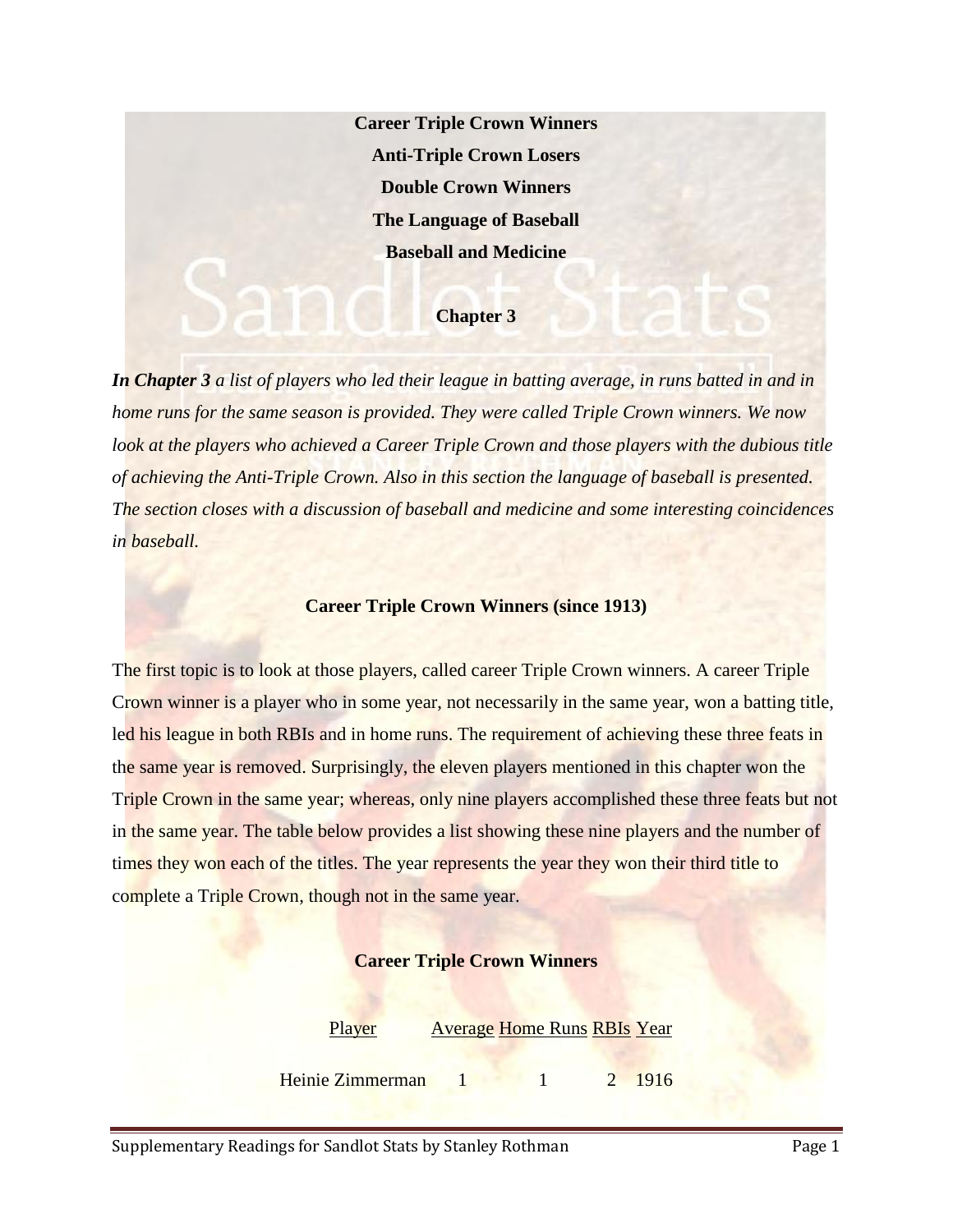| Player                           |                | <b>Average Home Runs RBIs Year</b> |                |        |  |  |
|----------------------------------|----------------|------------------------------------|----------------|--------|--|--|
| <b>Babe Ruth</b>                 | $\mathbf{1}$   | 12                                 |                | 6 1924 |  |  |
| <b>Johnny Mize</b>               | $\mathbf{1}$   | $\overline{4}$                     | $\mathfrak{Z}$ | 1940   |  |  |
| Joe DiMaggio                     | $\overline{2}$ | $\overline{2}$                     |                | 2 1941 |  |  |
| <b>Hank Aaron</b>                | $\overline{2}$ | $\overline{4}$                     |                | 4 1957 |  |  |
| ie au<br><b>Andres Galarraga</b> |                | 1 1 2 1996                         |                |        |  |  |
| <b>Barry Bonds</b>               | $\overline{2}$ | $\overline{2}$                     | 1              | 2002   |  |  |
| <b>Alex Rodriguez</b>            | 1              | 5                                  | $\overline{2}$ | 2002   |  |  |
| <b>Manny Ramirez</b>             | $\mathbf{1}$   | $\mathbf{1}$                       | $\mathbf{1}$   | 2004   |  |  |

Zimmerman, an infielder with the Chicago Cubs and New York Giants from 1907-19, came as close as anybody on this list to winning an actual Triple Crown. In 1912, he led the league in hitting with a .372 AVG and in home runs with 14. However, his 99 RBIs trailed league-leader Honus Wagner's102 and Bill Sweeney's 100.

Babe Ruth had many close calls. In 1923, Ruth led the league in HRs with 41 and in RBIs with 131. Amazingly, his career-high .393 AVG fell 10 points below Harry Heilmann's leagueleading .403 AVG.

From 1937-42, first baseman Mize finished in the top five in all three Triple Crown categories. His closest brush with the Triple Crown occurred in 1939 when he won his only batting title, hitting .349, and also led the league with 28 home runs but finished third in the RBI column with 108, well behind Frank McCormick's 128. Mize will be mentioned later in this book for an incredible feat involving home runs and strike outs.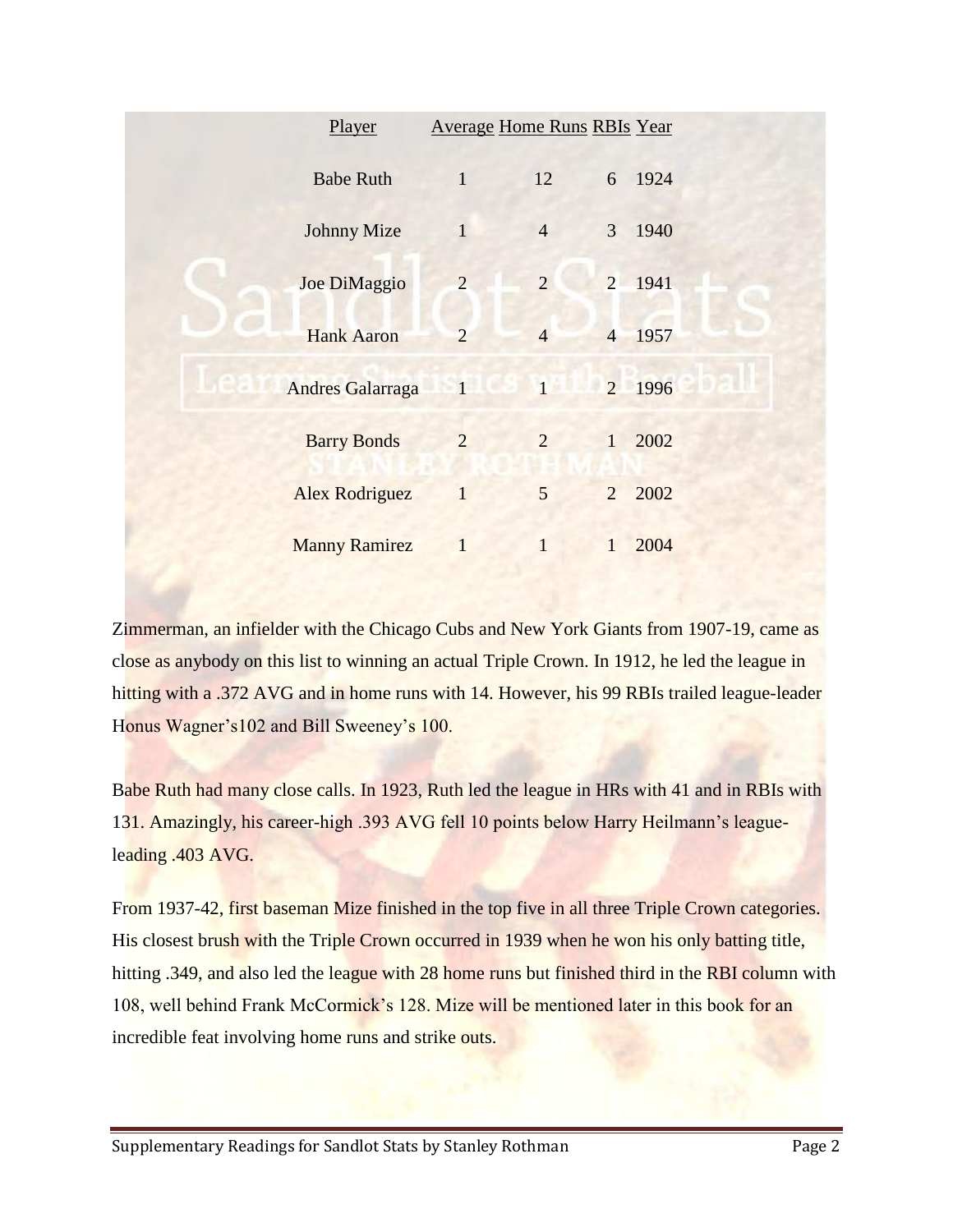DiMaggio is one of the two players on this list to win each Triple Crown category at least twice. The only season he led the league in two of the categories was 1948. His best overall season was his sophomore year, 1937, when at age 22 he led the American League with 46 home runs, drove in 167 runs to finish second to Hank Greenberg's 183 RBIs. His .346 AVG trailed both Gehringer's .371 and Gehrig's .351. Though he won back-to-back batting titles in 1939-40 (peaking at .381 in 1939), DiMaggio finished fourth in home runs both years and second and third, respectively, in RBIs.

Even in his fabled year of 1941 when he hit in 56 consecutive games, Ted Williams' AVG of .406 stopped Joe's attempt for the Triple Crown. In 1948, when DiMaggio finally led the league with 39 homers and 155 RBIs, his batting average dropped to .320, seventh overall in the league.

In 1957, when Henry Aaron was named the Most Valuable Player in the NL due to his leagueleading 44 homers and 132 RBIs, he finished in fourth-place batting average of.322.

Aaron came closest to achieving the Triple Crown in 1963. In that year, Hank topped the league with 44 homers and drove in 130 runs but also made a run at the batting title. He spent August and September locked in a three-man race with Roberto Clemente and Tommy Davis. However, at the end of the year, Davis finished with an AVG of .326, Clemente finished second with a .320 AVG, and Aaron finished third at .319.

It took 30 years, since the last Triple Crown winner, for anyone to win all three categories. The man to do it was called "The Big Cat". His real name was Andres Galarraga. He was one of many hitters to benefit from playing for the Colorado Rockies in the high-altitude of Denver. In 1993, the inaugural season for the Colorado Rockies, Galarraga hit .370, joining Gwynn as the only National Leaguer to reach this mark since Musial. His biggest year was 1996, when his 47 homers and 150 RBIs led the league comfortably. However, his meager .304 was actually fifth best on his own team.

The last three players on the list all reached career Triple Crown status since 2000. The three players were Alex Rodriguez, Barry Bonds, and Manny Ramirez.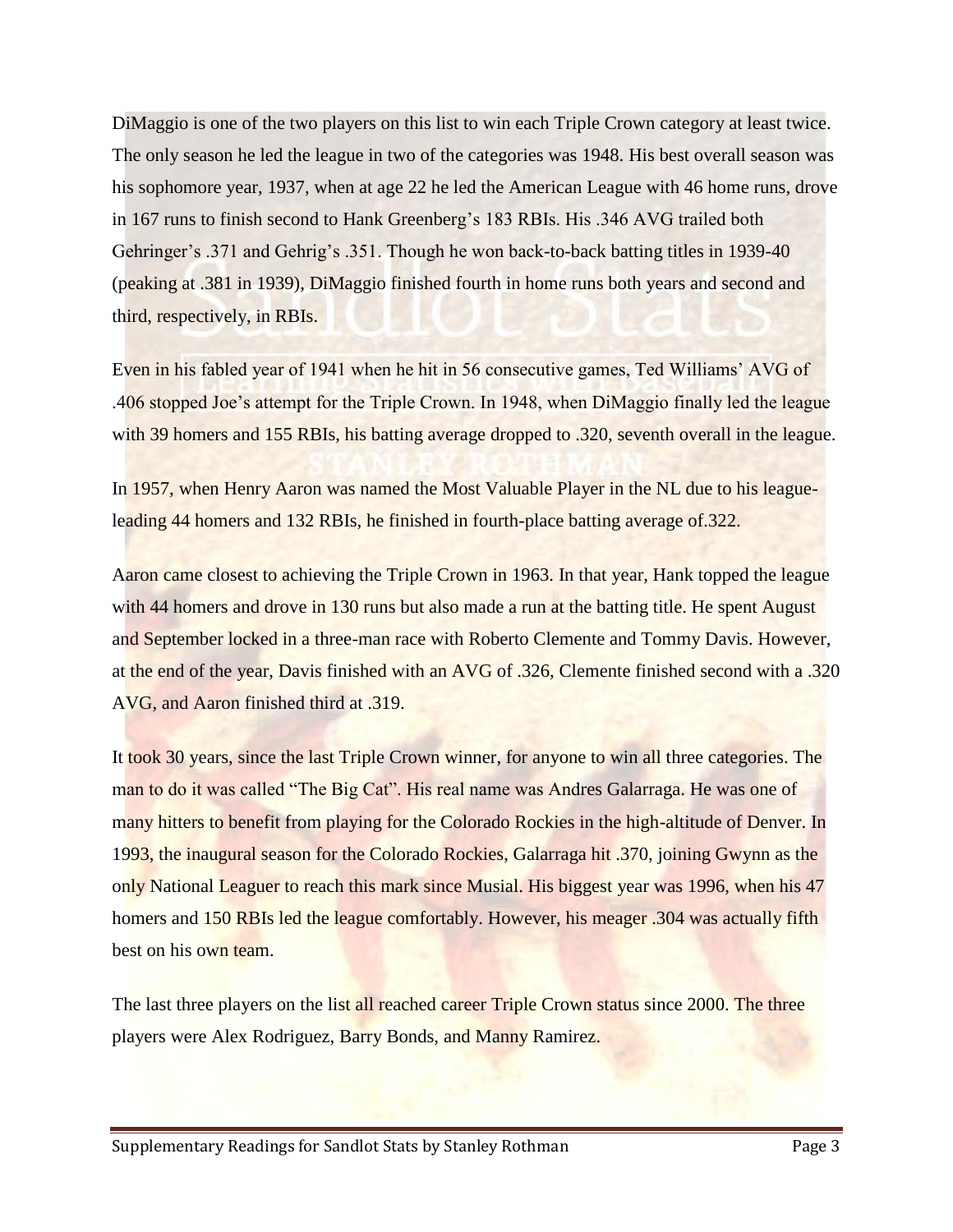Alex did lead the AL in homers and RBIs twice. In 2002, he had 57 HRs and142 RBIs and in 2007 he had 54 HRs and 156 RBIs. In both those years, he did not challenge for the batting title.

Barry Bonds major problem was his drawing so many walks hampered his ability to drive in runs. In 2001, Bonds shattered all records for intentional walks and finished just fourth in RBIs. That same year he broke the home-run record with 73. His lone RBI title came way back in his first year with the San Francisco Giants in 1993, when he also led the NL in home runs. His batting average that year was .336, which was 34 points behind the .370 put up by Galarraga. Bonds, himself hit, .370 in 2002 to win his first of two batting titles, but lost the homer race to Sammy Sosa, 49-46, and was sixth in RBIs. Similarly to Rodriguez, Bonds has never come close to a Triple Crown.

We get to the final man on the list, Manny Ramirez. Manny is the only player to make this list by winning each of the three categories exactly once. He has finished in the top five of each category five times, but only did so in all three in 1999. That season, playing for the Cleveland Indians, Ramirez led in RBIs with a career-high 165 but was third in home runs with 44 and fifth in average at .333. In 2002, despite playing only 120 games, he hit .349 to win his only batting crown, but his missed games kept his home run and RBI totals down. His only home-run title came in 2004, when he hit 43 home runs.

In 1948, Stan Musial led the league in batting and RBIs but failed by one home run of tying for the league lead. His 39 home runs was one short of both Johnny Mize and Ralph Kiner. The reason Musial is not on the career list is he never led the league in home runs. Musial's 1948 season will be mentioned again in Chapter 20.

The above players represent near misses to the Triple Crown. One of the problems in today's game of baseball is there are many more teams in each league and many more great hitters. Will we ever have another Triple Crown winner? What modern players have the best chance of achieving this miraculous feat? What batting characteristics must the next Triple Crown hitter possess? These questions will be left for your discussion as a class.

#### **Anti-Triple Crown**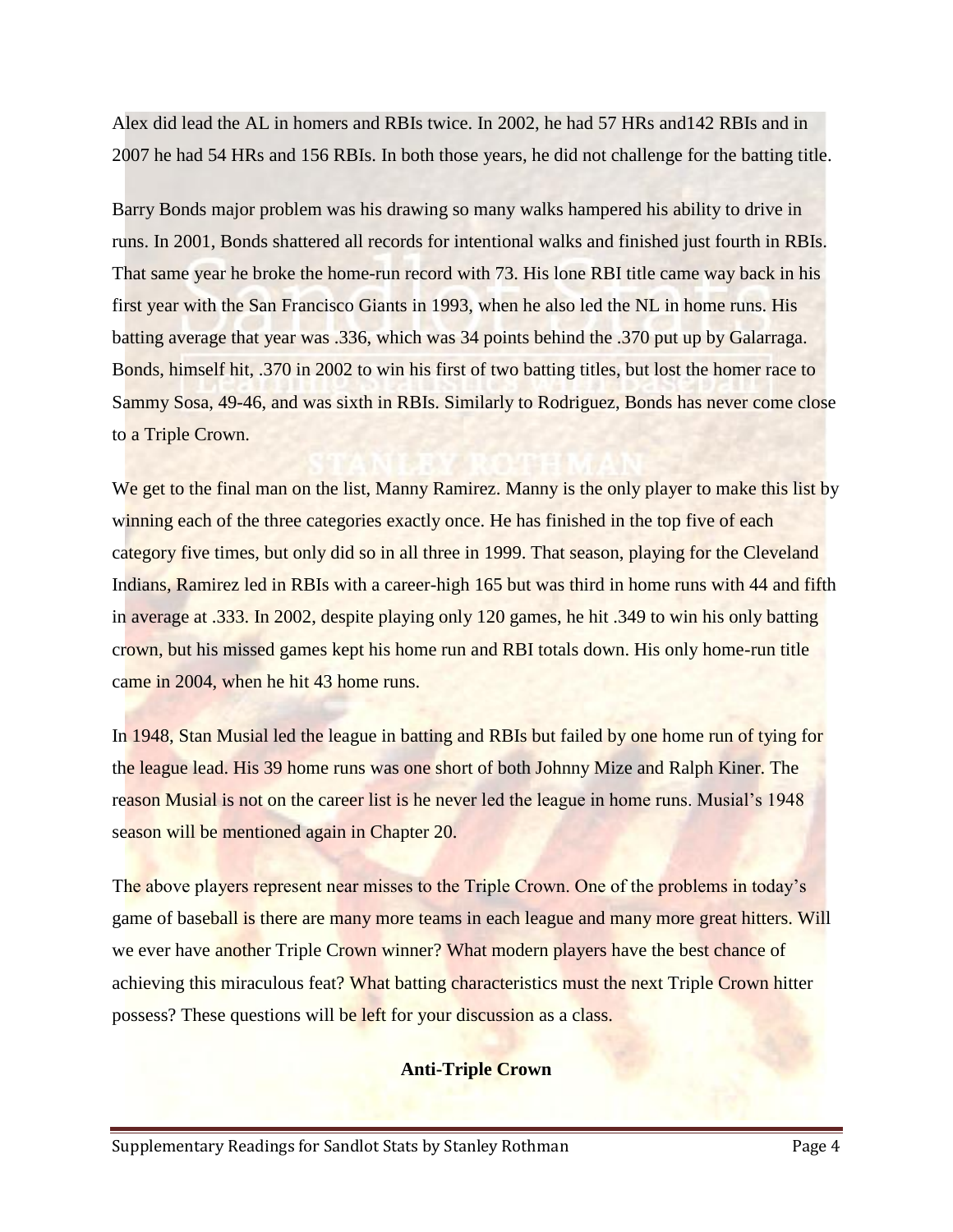We now look at the less distinctive honor of achieving the "Anti-Triple Crown." A batter accomplishes this dubious honor by finishing last in the league in batting average, home runs, and runs-batted-in with a qualifying number of plate appearances. The following is a list of winners.

|      | Year League | Player                 | PA  | <b>AVG</b> | HR               | <b>RBI</b> |  |
|------|-------------|------------------------|-----|------------|------------------|------------|--|
| 1914 | AL          | George McBride         | 552 | .203`      | $\mathbf{0}$     | 24         |  |
| 1915 | NL          | <b>Herbie Moran</b>    | 493 | .200       | $\overline{0}$   | 21         |  |
| 1919 | $\rm NL$    | <b>Jack Smith</b>      | 435 | .223       | $\boldsymbol{0}$ | 15         |  |
| 1920 | AL          | <b>Ivy Griffin</b>     | 495 | .238       | $\boldsymbol{0}$ | 20         |  |
| 1929 | NL          | <b>Freddie Maguire</b> | 518 | .252       | $\overline{0}$   | 41         |  |
| 1931 | $\rm NL$    | <b>Freddie Maguire</b> | 513 | .228       | $\boldsymbol{0}$ | 26         |  |
| 1945 | NL          | <b>Woody Williams</b>  | 523 | .237       | $\mathbf{0}$     | 27         |  |
| 1956 | AL          | <b>Willy Miranda</b>   | 508 | .217       | $\overline{c}$   | 34         |  |
| 1970 | AL          | <b>Mark Belanger</b>   | 518 | .218       | 1                | 36         |  |
| 1971 | NL          | Enzo Hernandez         | 606 | .222       | $\boldsymbol{0}$ | 12         |  |
| 1979 | NL          | <b>Ozzie Smith</b>     | 627 | .211       | $\overline{0}$   | $27\,$     |  |
| 1981 | $\rm NL$    | <b>Ivan DeJesus</b>    | 450 | .194       | $\boldsymbol{0}$ | 13         |  |
| 2003 | AL          | <b>Ramon Santiago</b>  | 507 | .225       | $\overline{2}$   | 29         |  |

Two interesting players who accomplished this feat are Freddie Maguire and Ozzie Smith. Freddie achieved the Anti-Triple Crown feat in back to back years. Ozzie is the only player to achieve this feat and also be a member of the Hall of Fame.

We now turn our attention to a rarely discussed accomplishment called a Double Crown winner.

## **Double Crown Winners**

A player who leads his league in two of the three Triple Crown categories is said to have achieved a "Double Crown". The three possible Double Crowns are batting average (BA) and home runs (HRs), batting average and RBIs, and HRs and RBIs.

As one might expect the rarest of the three is BA and HRs. In fact, since 1900, excluding the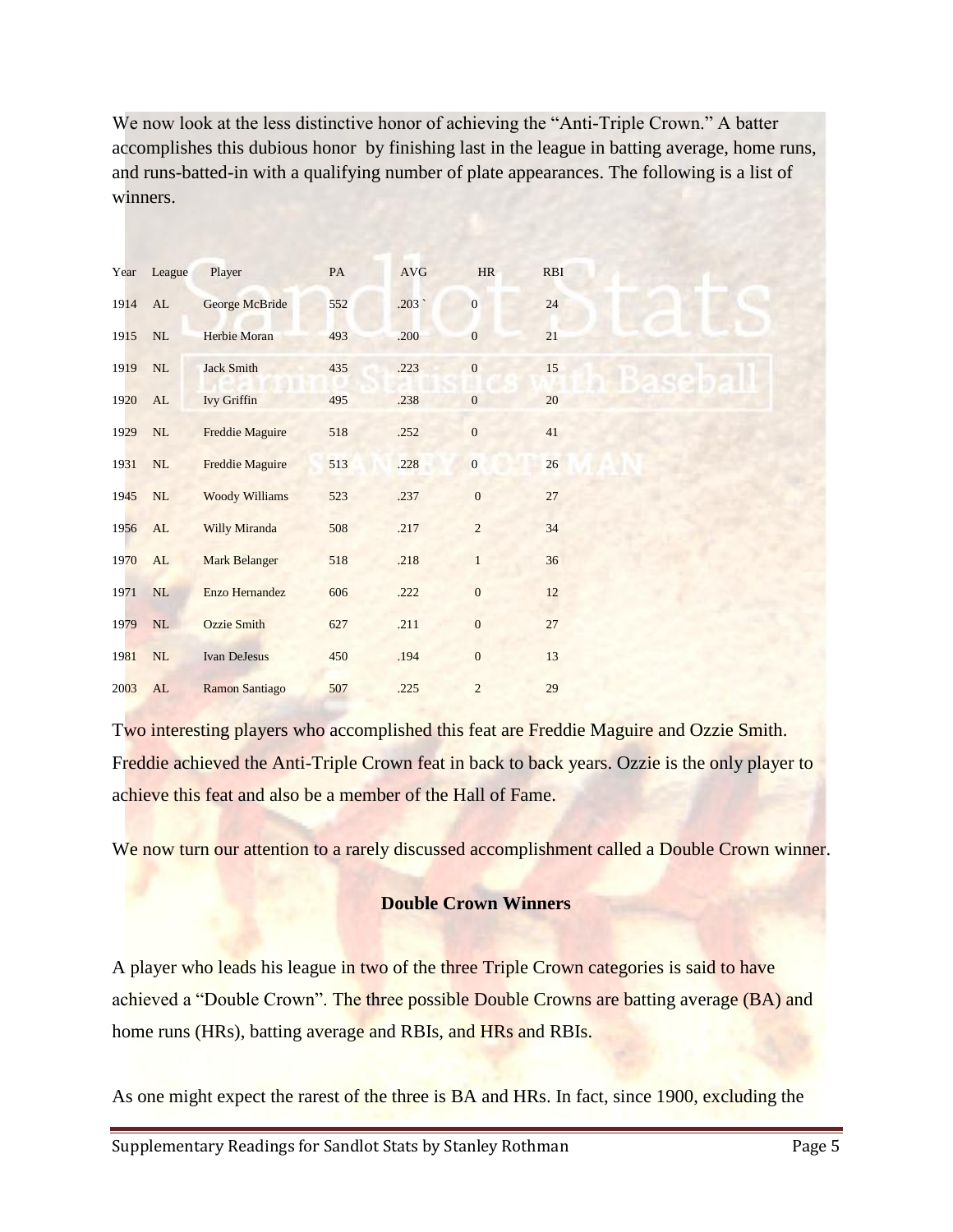Triple Crown winners, there have only been four such Double Crown winners. These include Heinie Zimmerman (1912), Babe Ruth (1924), Johnny Mize (1939), and Ted Williams (1941). Since Ted Williams won the Triple Crown twice, he stands alone as the only player to win both the batting title and home run title three times. In 1912, Zimmerman finished  $3<sup>rd</sup>$  in RBIs; in 1924, Ruth finished  $2<sup>nd</sup>$  in RBIs; in 1939, Mize finished  $3<sup>rd</sup>$  in RBIs; and in 1941, Williams finished  $4<sup>th</sup>$  in RBIs. It should be noted he had 147 walks that year. When walked that many times, it is difficult to accumulate RBIs.

The next rarest Double Crown is the combination of BA and RBIs. Ty Cobb accomplished this feat three times. The years were 1907, 1908, and 1911. These three Double Crowns, along with his Triple Crown in 1909, makes him one of only two players to lead the league in these two categories four times. The other player to lead the league in these two categories four times was Rogers Hornsby. He won two Triple Crowns and led the league in BA and RBIs in 1920 and 1921. Honus Wagner led the league in BA and RBIs in 1908 and 1909. Fourteen other players led the league in BA and RBIs one time. Some players accomplishing this Double Crown were Stan Musial, Joe Torre, Tommy Davis, Todd Helton, and Matt Holliday.

The Double Crown achieved the most times was the combination of HRs and RBIs. Babe Ruth did it six times, Mike Schmidt did it four times, and both Hank Greenberg and Hank Aaron did it three times. This Double Crown was accomplished over 90 times in the history of baseball. The most recent players achieving this Double Crown twice were Johnny Bench, George Foster, Jim Rice, Cecil Fielder, and Alex Rodriguez.

Some notable players, since 1990, to win a Double Crown were Barry Bonds (1993), Ken Griffry Jr (1997), Todd Helton (2000), Alex Rodriguez (2002 and 2007), Andruw Jones (2005), Ryan Howard (2006), David Ortiz (2006), and Matt Holliday (2007). All the above players won the Double Crown of HRs and RBIs, except for Helton and Holliday. These two players won the Double Crown of BA and RBIs. Coincidentally, both these players were members of the Colorado Rockies.

Since 1900, of the 17 times a player led the league in BA and HRs, 13 times the player also led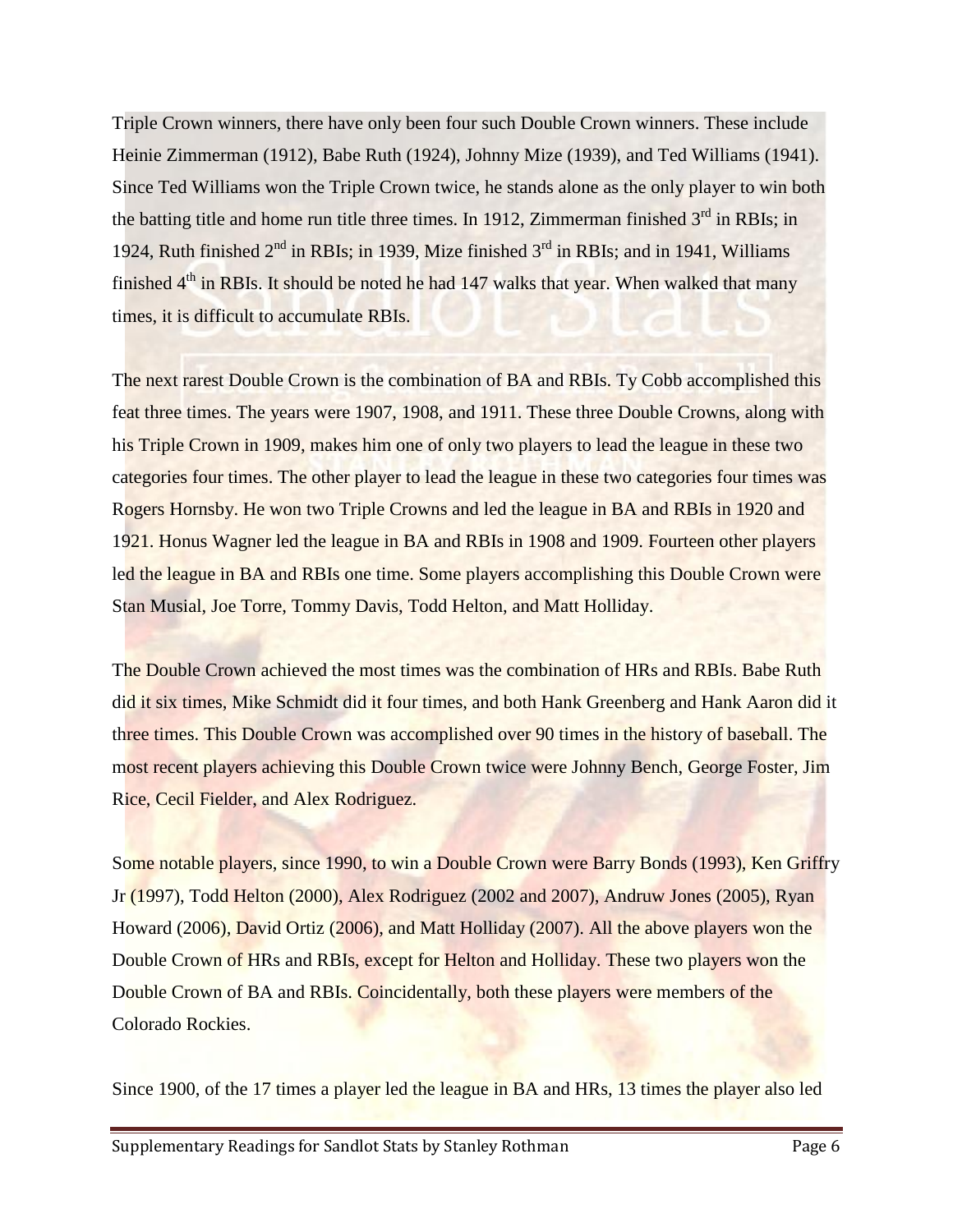the league in RBIs. The last time a player led the league in both HRs and BA was in 1967 when Carl Yastrzemski won the Triple Crown. In 1967 there were only 10 teams in each league. Today, there are 14 teams in the AL and 16 teams in the NL. With the increase in the number of teams and the increase in the number of strike outs for home run hitters, it would take a very special hitter to be the next Triple Crown winner. If a player could win the batting title and the home run title there is a good chance he will also lead the league in RBIs. My candidate for such a special hitter is Albert Pujols. In 2003, Pujols led the league in batting and finshed  $4<sup>th</sup>$  in both home runs and RBIs. Another possible candidate is Joe Mauer, the catcher for the Twins. Mauer's biggest obstacle is the position he plays. The difficulty of the position of catcher works against Mauer. The combination of a player like Pujols playing for the Colorado Rockies might be the next Triple Crown winner.

We now look at how the language of baseball has evolved into our everyday language and into medicine.

#### **The Language of Baseball**

Many words and phrases have evolved from baseball into our everyday life. A salesman who makes a large sale is said to have hit a *home-run*. A salesman who does not make a sale is said to have *struck-out*. A person who replaces another person is called a *pinch-hitter*. If an item on-sale is not available, the patron is given a *rain-check*. The expression *don't fly off the handle* comes from bats which upon contact with the ball came apart with the barrel separating from the handle. How is this term used in our everyday language? The expression *hot-dogger* refers to a person or player who is trying to show off. Can you come up with an example of how *getting to first base* is used in our everyday language? Can you come up with any of your own examples of baseball words or phrases that have evolved into our everyday language? The words and phrases with their descriptions mentioned next come from the book, "The New Baseball Catalogue", by Dan Schlossberg.

**Ace –** An ace refers to a star worker. The best salesman is often called the ace of the staff. In baseball, the ace of the pitching staff is the best pitcher. Ace is derived from the name of a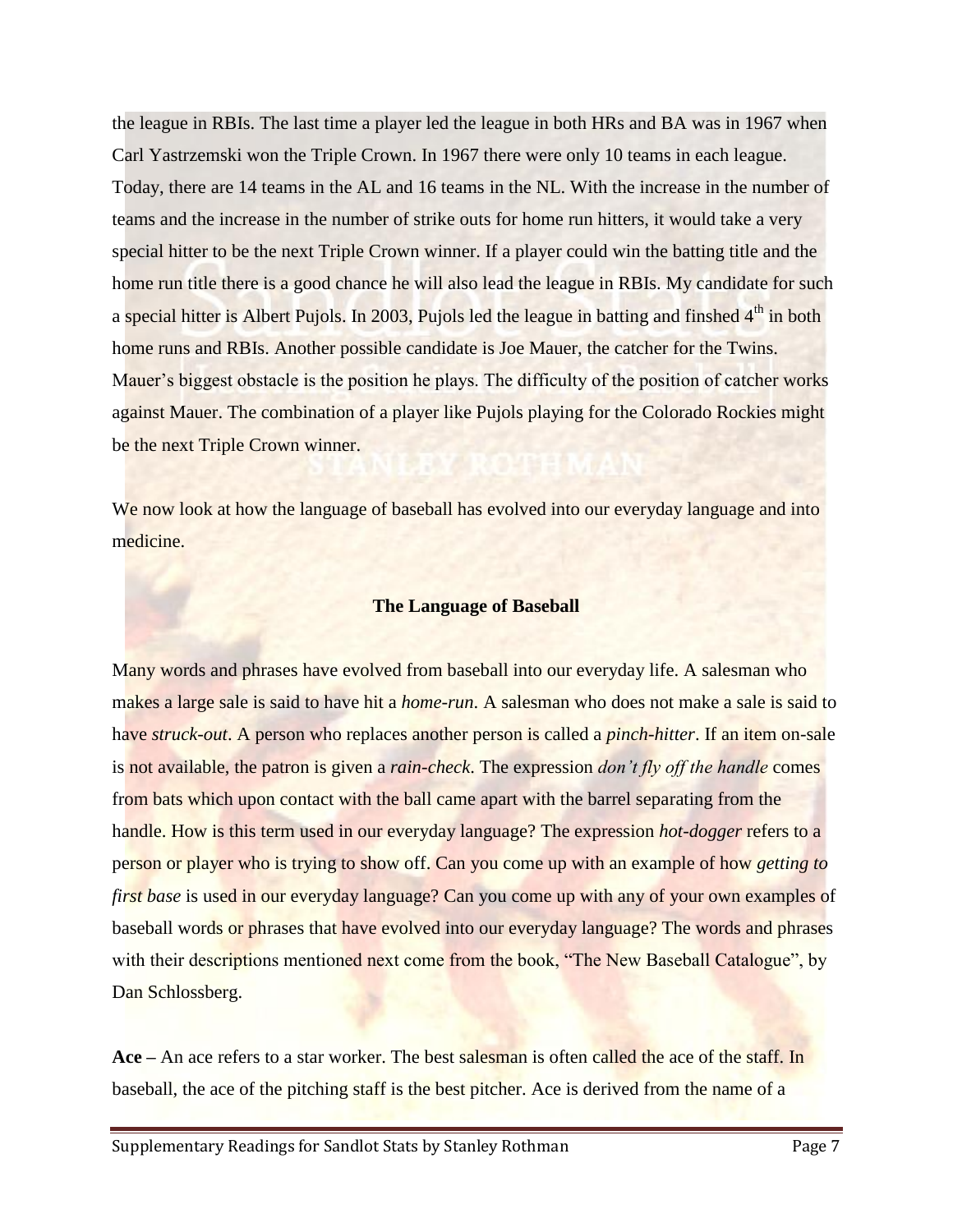pitcher. Asa Brainard was a pitcher for the unbeaten Cincinnati Red Stockings of 1869. That year, Asa pitched in every game.

**Shut-out –** A person is shut out of a situation if he or she is excluded from taking part. In baseball, a shut-out occurs when a teams fails to score a run in the entire game.

**Fan –** In the late 1880s, Chris Von der Ahe, owner of the St. Louis Browns, was discussing a spectator who never missed a game. He referred to him as a **fan**atic.

**Ruthian –** This adjective was named after Babe Ruth. It describes a great achievement. For example, a very long home run can be referred to as a ruthian shot. A salesman, who triples his sales for a year, is said to have performed a ruthian accomplishment.

**Rookie –** In everyday life, a person is called a rookie if he is new to company or a job. This term was first mentioned in the Chicago Record Herald in 1913. It references a first year player in any sport. It may have come from the game of chess. In chess, the rook must wait its turn.

**Southpaw –** In everyday life, a southpaw refers to a person who uses his left hand. In baseball, a southpaw is a left-handed pitcher. Most ballparks were set up in such a way that the afternoon sun was behind the batter and in the eyes of the rightfielder. Such a setup makes the home-tofirst base line almost directly east to west. Therefore, a lefthanded pitcher's arm faces south. **Bush League** – This term was first used in 1910 to refer to any baseball league outside of the majors. Today, the term refers to an amateur action or behavior.

**At-bat –** A sailor, keeping score of a game in an 1872 game, coined this phrase and also is credited with the term **on-deck** to describe the next hitter. In everyday usage, a person who is performing a task is said to be at-bat; while the person that follows him is said to be on-deck.

**Hardball –** In everyday usage, this term refers to a no-nonsense attitude in business or politics. We say that person is playing hardball. In baseball, hardball refers to the ball used. There is even a television show called *Hardball*.

**Scout** – A scout evaluates the performance of a person. In baseball, a scout evaluates players or teams. Before 1845, a scout was the second catcher who stood in the rear behind the first catcher. In those days, a foul ball did not exist. A ball hit in the rear was a live ball and a player could run to first base. The scout was responsible for retrieving these balls.

**Can-of-corn –** In everyday usage, a *can-of-corn* means something very simple to do. In baseball, this term refers to a soft fly ball. A couple of possible sources of the phrase are cited in the definitive "New Dickson Baseball Dictionary." The most accepted: The phrase, first used in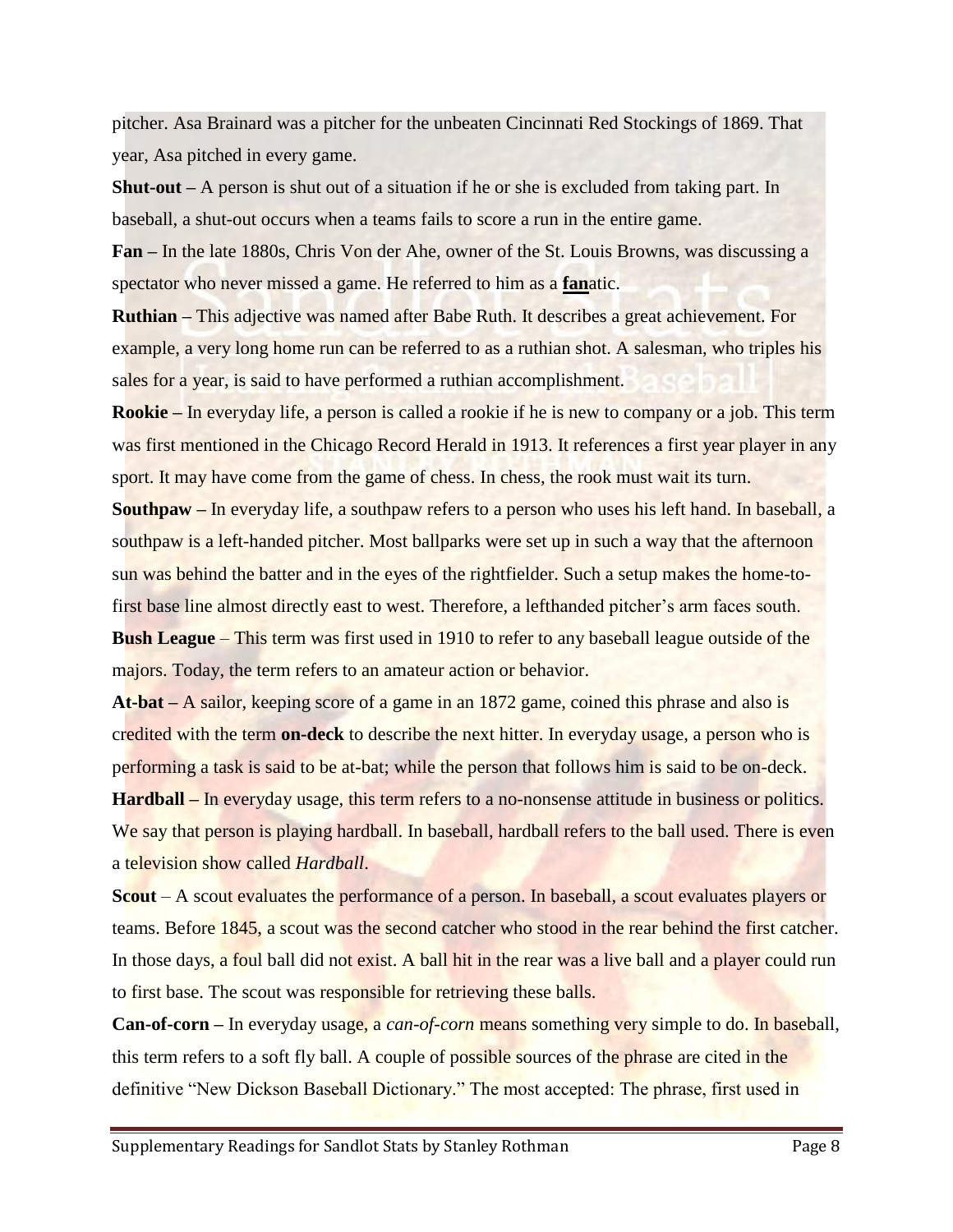1896, makes reference to a long-ago practice where a grocer would use a stick to tip a can of vegetables off a high shelf, then catch it in his hands or outstretched apron. Another possible source: Such a pop fly is as easy to capture as 'corn from a can'.

**In-the-ballpark –** In everyday usage, "in-the-ballpark" means close to. For example, we could describe an acceptable bid as one 'in the ballpark'. In baseball, a long fly ball that is catchable is said to be 'in the ballpark'.

**Play-ball –** In everyday usage, this term refers to a person willing to go along with a plan. We say such a person is willing to *play-ball*. In baseball, *play-ball* means to start or resume the action in a baseball game.

**Curve-ball –** In baseball, a type of pitch released with a spin which causes the ball to swerve. In everyday life, it is a slang expression which means something that is expected or designed to mislead or deceive. It can also mean to be surprised, especially unpleasantly so.

Bobby Mathews in the 1870s is credited with mastering the curve ball and spitter.

**Hit-it-out-of-the-ballpark –** In baseball, this expression describes a home run. In every day usage, this expression means a big success. A person who does well in a debate is said to have 'hit-it-out-of-the-ballpark'.

**Nice-guys-finish-last –** This expression is attributed to the famous manager Leo Durocher. His original expression was 'nice guys finish eighth'. When Durocher made this statement in 1948, there were eight teams in the National League. Later the word 'last' replaced the word 'eighth'. This expression is used in any area where there is competition. The interpretation of this expression is to advance yourself you must be a little ruthless.

**A cup of coffee** – A brief stay in the Major Leagues

# **Early Expressions Used in Baseball with their Modern Day Translations:**

| <b>Early Expression</b> | <b>Modern Day Meaning</b> |  |  |  |  |
|-------------------------|---------------------------|--|--|--|--|
| Aces                    | <b>Runs</b>               |  |  |  |  |
| <b>Behind</b>           | Catcher                   |  |  |  |  |
| <b>Club Nine</b>        | Team                      |  |  |  |  |
| Cranks                  | Fans                      |  |  |  |  |
| Dew Drop                | <b>Slow Pitch</b>         |  |  |  |  |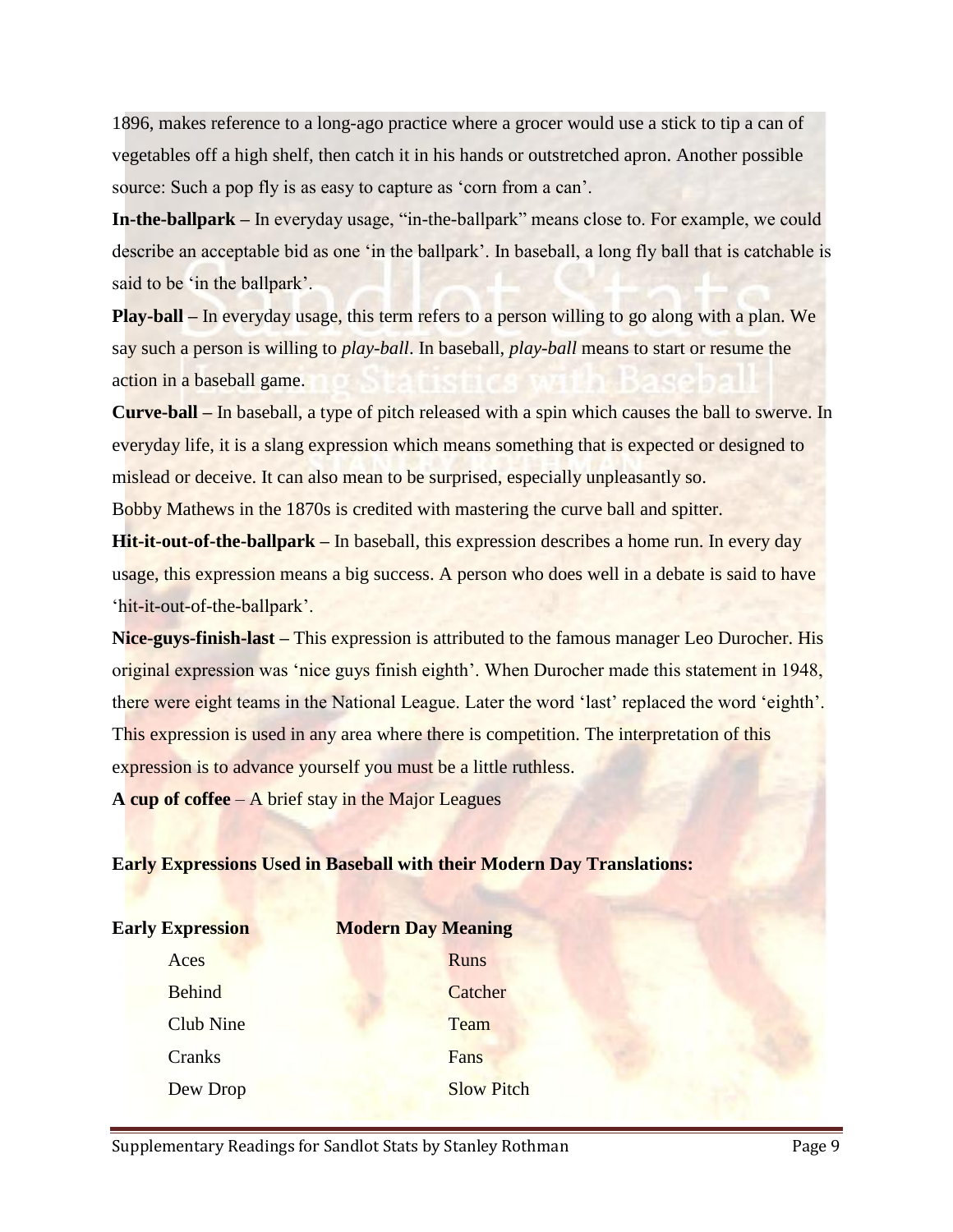| Foul Tick<br>Hurler          | Foul Ball<br>Pitcher |  |  |  |  |
|------------------------------|----------------------|--|--|--|--|
| Match                        | Game                 |  |  |  |  |
| Muff                         | Error                |  |  |  |  |
| Striker                      | <b>Batter</b>        |  |  |  |  |
|                              |                      |  |  |  |  |
| Tally                        | Score                |  |  |  |  |
| <b>Baseball and Medicine</b> |                      |  |  |  |  |

**Tommy John Surgery,** known in medical practice as *ulnar collateral ligament reconstruction*, is a surgical procedure in which a ligament in the medial elbow is replaced with a tendon from elsewhere in the body. This surgery is named after the former Dodger pitcher Tommy John. Tommy John was the first baseball player to successfully undergo the operation in 1974. Tommy John played for six Major League teams during his career which spanned from 1963 through 1989. Tommy sat out the 1975 season. From 1963 through 1974 he won 113 games and lost 106 games. After the surgery, from 1976 to 1989, he won 175 games and lost 125 games. Clearly, the surgery not only prolonged his career but also improved his effectiveness. Tommy John is considered a borderline Hall of Fame player. For his career, Tommy had 288 wins and 231 losses. Probably, if he had recorded 12 more wins he would have been elected to the Hall of Fame.

Unfortunately this surgery did not exist during Sandy Koufax's time. He was forced to leave baseball at a very young age. Many baseball people believe, for a five year period, Sandy was the most dominant pitcher in the history of baseball.

**Lou Gehrig Disease** is a very rare form of a degenerative disease: am yotrophic lateral sclerosis (ALS). In 1938, Lou batted below .300 for the first time since 1925. It became evident that something was wrong. He also seemed to be losing his power. In 1939, Lou played the first eight games but managed only four hits. Lou took himself out of the lineup on May 2, 1939. As the Yankee captain, he took the lineup card to the umpires with Babe Dahlgren listed as his